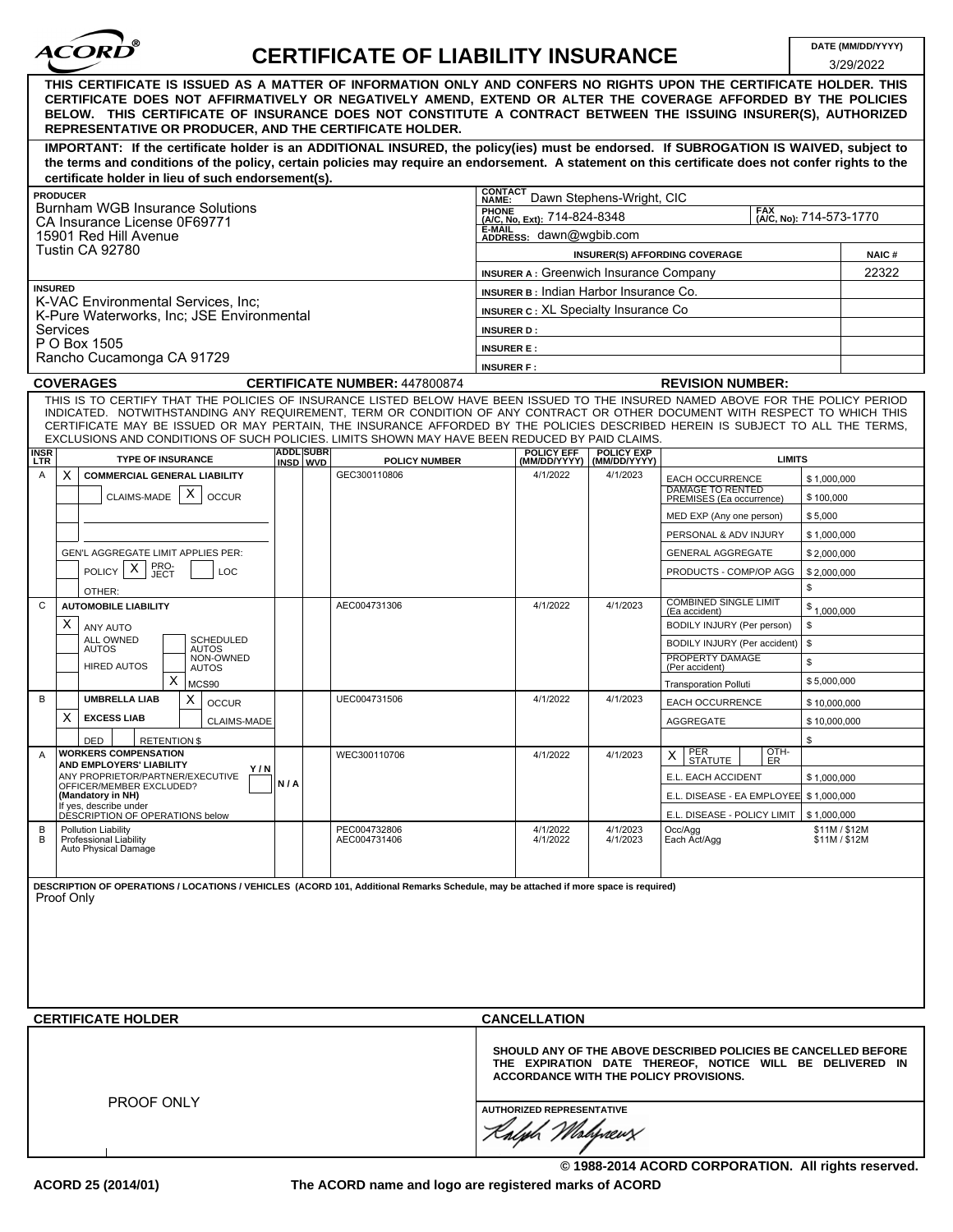THIS ENDORSEMENT CHANGES THE POLICY. PLEASE READ IT CAREFULLY.

## **DESIGNATED CONSTRUCTION PROJECT(S) GENERAL AGGREGATE LIMIT**

This endorsement modifies insurance provided under the following:

### COMMERCIAL GENERAL LIABILITY COVERAGE PART

### **SCHEDULE**

#### **Designated Construction Project(s):**

Each "project" for which you have agreed, in a written contract which is in effect during this policy period, to provide a separate general aggregate limit; provided that, the contract is signed and executed prior to any loss for which coverage is sought.

Information required to complete this Schedule, if not shown above, will be shown in the Declarations.

- A. For all sums which the insured becomes legally obligated to pay as damages caused by "occurrences" under Section I - Coverage A, and for all medical expenses caused by accidents under Section  $I -$  Coverage C, which can be attributed only to ongoing operations at a single designated construction project shown in the Schedule ahove:
	- 1. A separate Designated Construction Project General Aggregate Limit applies to each designated construction project, and that limit is equal to the amount of the General Aggregate Limit shown in the Declarations.
	- 2. The Designated Construction Project General Aggregate Limit is the most we will pay for the sum of all damages under Coverage A, except damages because of "bodily injury" or "property damage" included in the "productscompleted operations hazard", and for medical expenses under Coverage C regardless of the number of:
		- a. Insureds;
		- **b.** Claims made or "suits" brought; or
		- c. Persons or organizations making claims or bringing "suits".
- 3. Any payments made under Coverage A for damages or under Coverage C for medical expenses shall reduce the Designated Construction Project General Aggregate Limit for that designated construction project. Such payments shall not reduce the General Aggregate Limit shown in the Declarations nor shall they reduce any other Designated Construction Project General Aggregate Limit for any other designated construction project shown in the Schedule above.
- 4. The limits shown in the Declarations for Each Occurrence, Damage To Premises Rented To You and Medical Expense continue to apply. However, instead of being subject to the General Aggregate Limit shown in the Declarations, such limits will be subject to the applicable Designated Construction Project General Aggregate Limit.